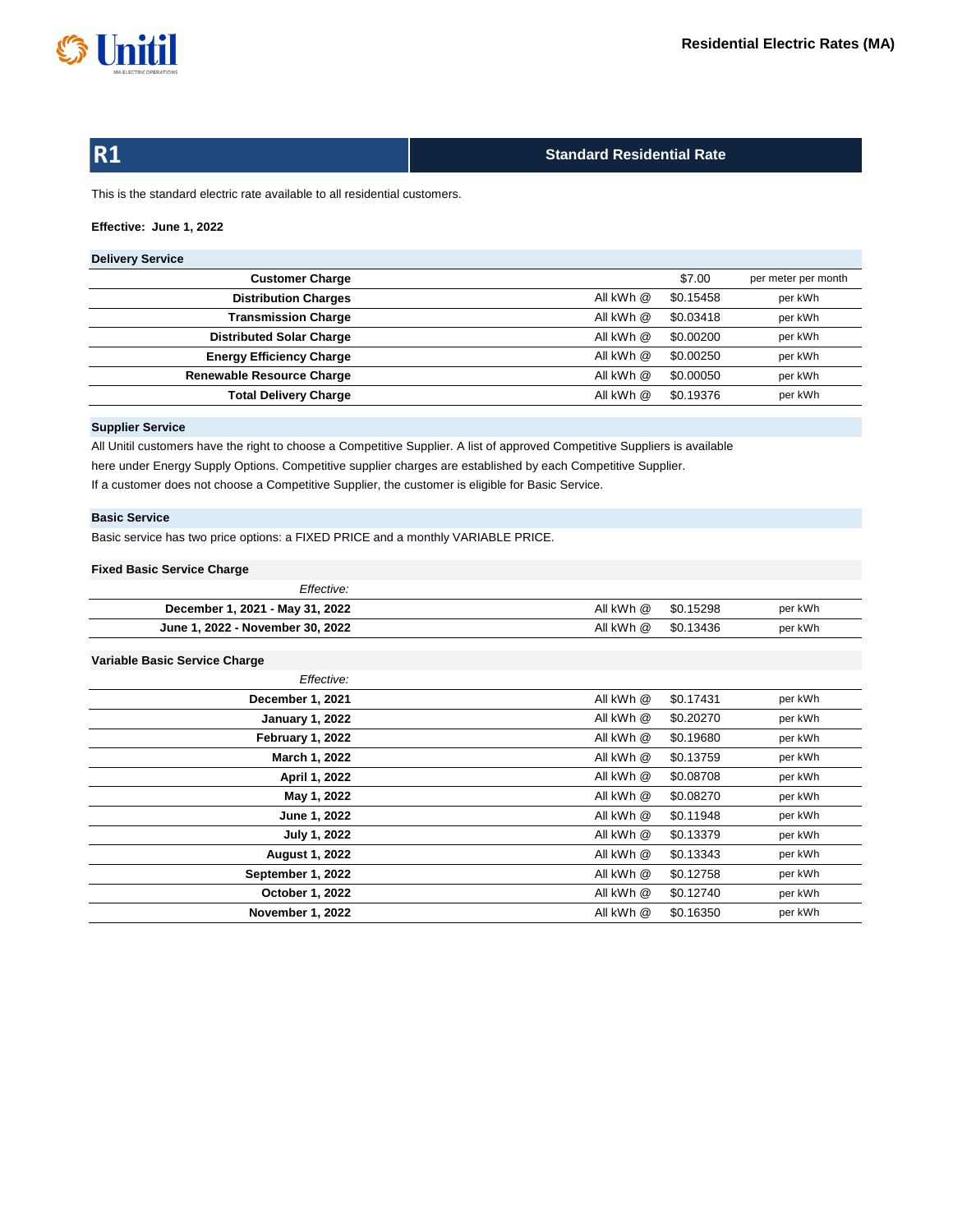

| <b>R2</b> |  |  |
|-----------|--|--|
|           |  |  |
|           |  |  |

# **Optional Fuel Assistance Rate**

This rate is only available to income-eligible residential customers. R2 customers will receive a 34.5% discount on their total bill vs. R1 rates.

## **Effective: June 1, 2022**

# **Delivery Service**

| --------------                   |           |           |                     |
|----------------------------------|-----------|-----------|---------------------|
| <b>Customer Charge</b>           |           | \$7.00    | per meter per month |
| <b>Distribution Charges</b>      | All kWh @ | \$0.13451 | per kWh             |
| <b>Transmission Charge</b>       | All kWh @ | \$0.03418 | per kWh             |
| <b>Distributed Solar Charge</b>  | All kWh @ | \$0.00200 | per kWh             |
| <b>Energy Efficiency Charge</b>  | All kWh @ | \$0.00250 | per kWh             |
| <b>Renewable Resource Charge</b> | All kWh @ | \$0.00050 | per kWh             |
| <b>Total Delivery Charge</b>     | All kWh @ | \$0.17369 | per kWh             |
|                                  |           |           |                     |

## **Supplier Service**

If a customer does not choose a Competitive Supplier, the customer is eligible for Basic Service. All Unitil customers have the right to choose a Competitive Supplier. A list of approved Competitive Suppliers is available here under Energy Supply Options. Competitive supplier charges are established by each Competitive Supplier.

## **Basic Service**

Basic service has two price options: a FIXED PRICE and a monthly VARIABLE PRICE.

## **Fixed Basic Service Charge**

| Effective:                       |           |           |         |
|----------------------------------|-----------|-----------|---------|
| December 1, 2021 - May 31, 2022  | All kWh @ | \$0.15298 | per kWh |
| June 1, 2022 - November 30, 2022 | All kWh @ | \$0.13436 | per kWh |

## **Variable Basic Service Charge**

| Effective:              |           |           |         |
|-------------------------|-----------|-----------|---------|
| December 1, 2021        | All kWh @ | \$0.17431 | per kWh |
| <b>January 1, 2022</b>  | All kWh @ | \$0.20270 | per kWh |
| February 1, 2022        | All kWh @ | \$0.19680 | per kWh |
| <b>March 1, 2022</b>    | All kWh @ | \$0.13759 | per kWh |
| April 1, 2022           | All kWh @ | \$0.08708 | per kWh |
| May 1, 2022             | All kWh @ | \$0.08270 | per kWh |
| June 1, 2022            | All kWh @ | \$0.11948 | per kWh |
| July 1, 2022            | All kWh @ | \$0.13379 | per kWh |
| <b>August 1, 2022</b>   | All kWh @ | \$0.13343 | per kWh |
| September 1, 2022       | All kWh @ | \$0.12758 | per kWh |
| October 1, 2022         | All kWh @ | \$0.12740 | per kWh |
| <b>November 1, 2022</b> | All kWh @ | \$0.16350 | per kWh |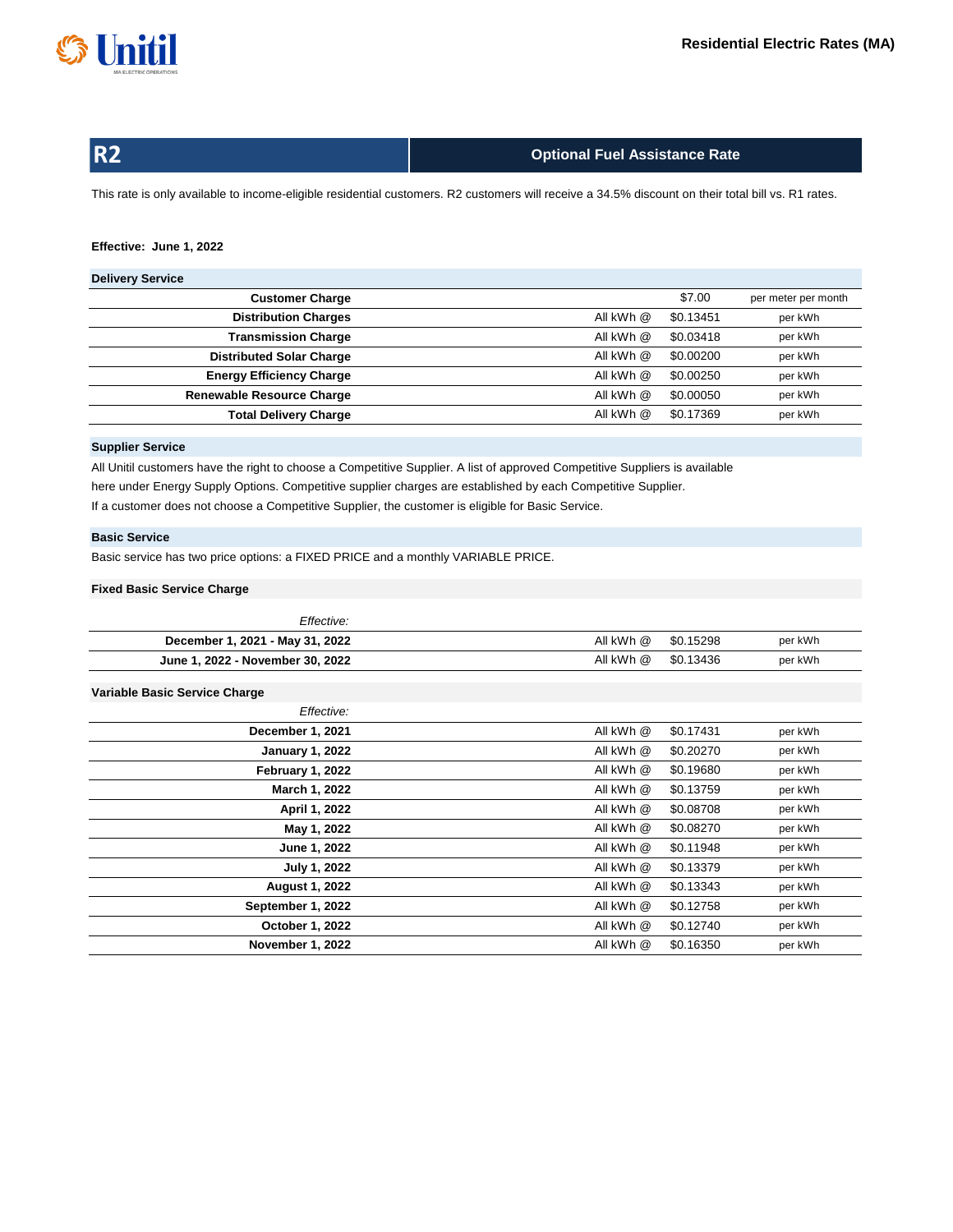

| <b>OL</b>                                                                                                               | <b>Outdoor Lighting</b> | (Company Owned &<br><b>Customer Owned Equipment)</b> |  |  |  |
|-------------------------------------------------------------------------------------------------------------------------|-------------------------|------------------------------------------------------|--|--|--|
| Hability and containing actor for According Annual Equipment and Acctorian Annual Equipment and the found on the $\sim$ |                         |                                                      |  |  |  |

Summary of Electric Service Rates. Unitil's outdoor lighting rates for Company Owned Equipment and Customer Owned Equipment can be found on the

For Current Outdoor Lighting Rates: See the Summary of Electric Service Rates Tariff Sheet. Current and future Basic Service rates are the same as those shown for GD-2 customers.

### **Glossary of Terms & Definitions**

#### **Delivery Charges**

**Customer Charge:** A monthly fixed charge that recovers the cost of meter reading, equipment, maintenance, and customer services. The Customer Charge does not change when your electric use increases or decreases.

**Demand Charge** (business customers only)**:** The cost of providing distribution service to accommodate your largest electrical load.

**Distributed Solar Charge:** A charge that recovers the costs associated with the Solar Massachusetts Renewable Target Program. The goal of this state-wide program is to create a long-term sustainable solar incentive program that promotes cost-effective solar development in the Commonwealth.

**Distribution Charge:** This charge recovers the cost of delivering electricity through Unitil's distribution system to your premises. These charges are the operating and maintenance costs and the investment made in the Company's distribution system. For billing purposes, the Pension/PBOP Adjustment Factor, Energy Efficiency Reconciliation Factor, Net Metering Recovery Surcharge, Revenue Decoupling Adjustment Factor, Attorney General Consultant Expense Factor, Long-Term Renewable Contract Adjustment, Residential Assistance Adjustment Factor, Capital Cost Adjustment Factor, Solar Cost Adjustment Factor and the 2017 Tax Act Credit Factor are also included in the Distribution Charge.

**Transition Charge:** This charge recovers "deregulation" costs including stranded investments in generating plants and power contracts. The Basic Service Adjustment is also included in the Transition Charge.

**Transmission Charge:** This charge recovers the cost of transmitting bulk power over high voltage power lines from the generation source to Unitil's distribution system. The Transmission Charge is the sum of the Company's Internal Transmission Charge, Internal Transmission Service Cost Adjustment and External Transmission Charge.

**Energy Efficiency Charge:** A state-mandated charge that provides funds to Unitil to provide energy efficiency programs for all customers.

**Renewable Resource Charge:** A state-mandated charge that provides funds to the State for research and development of environmentally-clean power sources such as solar, wind, biomass and hydro.

#### **Supplier Service**

**Basic Service/Generation Charge:** This charge recovers the cost of power purchased by Unitil for your use including related administrative costs and bad debt. This charge includes the Basic Service Costs Adder. All Unitil customers have the option to purchase electricity supply from competitive suppliers. If you do not choose another supplier, you will continue to receive your electricity supply from Unitil's Basic Service. Basic Service has two price options: a fixed price option and a monthly variable price.

**Energy Charge:** The electricity supply charge established by your competitive supplier or municipality.

#### **More Electric Service Definitions**

**Attorney General Consultant Expense Factor:** This charge recovers expenses associated with consultants or experts retained by the Attorney General to assist with cases before the Massachusetts Department of Public Utilities Commission.

**Basic Service Adjustment:** This rate component is used to credit or charge any over or under recovery of Basic Service costs on an annual basis. The rate is added to the Transition Charge for billing and applies to all customers.

**Basic Service Costs Adder:** This charge includes the cost of working capital associated with supply costs, bad debt costs (uncollected costs associated with electric supply) and administrative costs associated with power procurement and regulatory compliance.